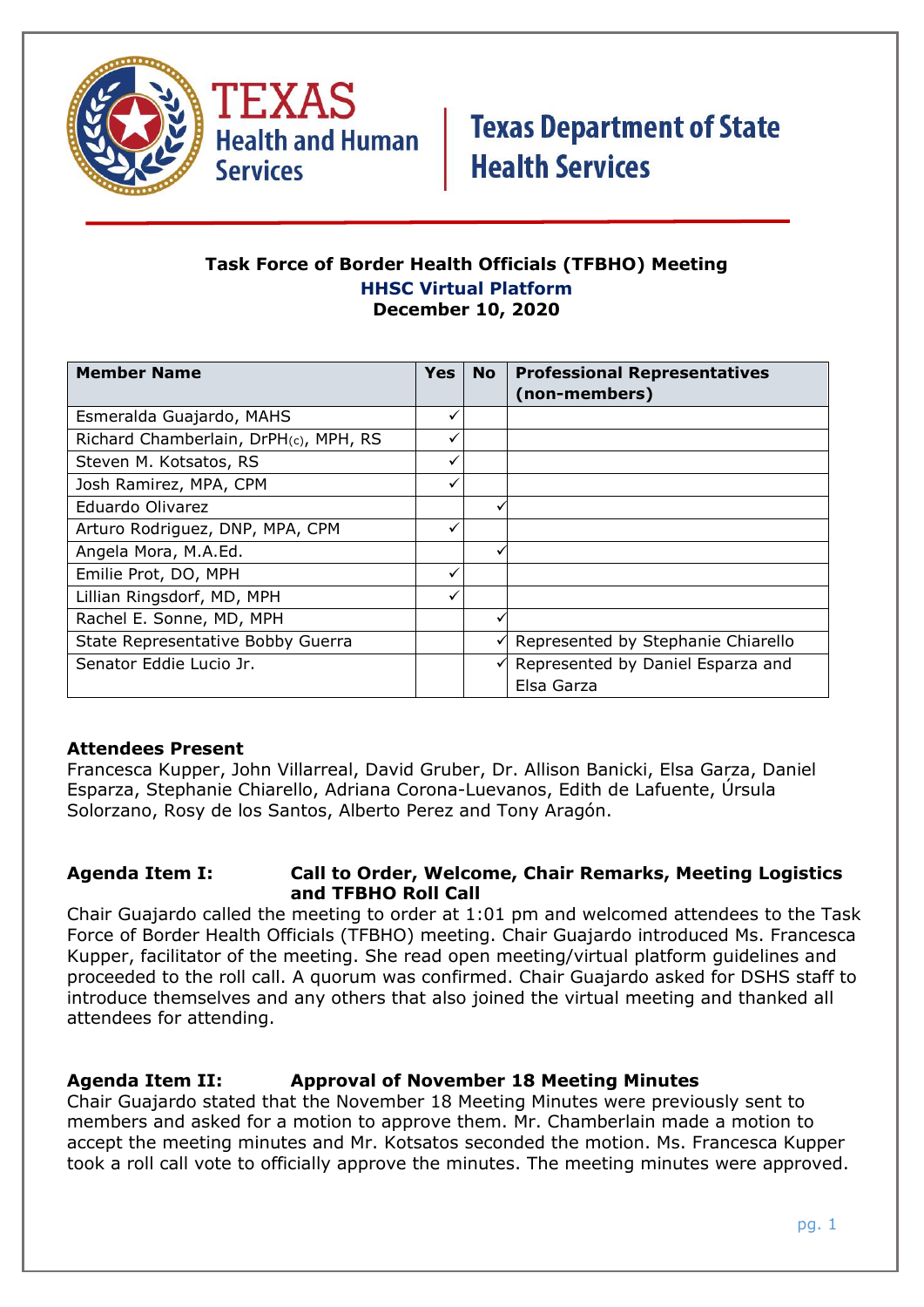

### **Agenda Item III: Update: COVID-19 Vaccine**

Chair Guajardo explained that during the last meeting, members expressed having a vaccine update. She thanked and welcomed Mr. Antonio Aragon, DSHS' Immunizations Unit Director, and Mr. David Gruber, Associate Commissioner for Regional and Local Health Operations (both from DSHS). Mr. Aragon thanked Chair Guajardo and initiated the vaccine update. He spoke of the landscape of the vaccine, including the Advisory Committee on Immunization Practices (ACIP), timelines and allocations. He stated that two different vaccines were likely to become available this month. They both have a high immunity percentage but are different regarding timing of the doses.

The Pfizer vaccine requires that the first and second doses be at least 21 days apart while the Moderna vaccine requires that the doses be at least 28 days apart. If the second dose is received prior to the 21 or 28- days, the second does would be considered an invalid dose, possibly resulting in a third dose of the vaccine. The other difference in the two vaccines is the temperature and refrigeration of the vaccine. He explained that most vaccines require standard refrigeration. However, both vaccines require very cold temperatures; Pfizer requires it to be stored and shipped at minus 70 degrees Celsius while the Moderna vaccine requires frozen storage and shipment. Another difference is in the administration of the vaccine. Pfizer requires that the vaccine must be administered within five days after thawing, while Moderna requires 28 days to administer after thawing. Additionally, the vaccines are not interchangeable, meaning that if someone received their first dose with the Pfizer vaccine, they must receive the second dose of the Pfizer vaccine. The same issue applies to the Moderna vaccine.

He also explained that the vaccine distribution would be broken up into phases. Generally, phase 1 of vaccine distribution includes most medical professions. Phase two includes the general population and phase three is more of a recommendation for everyone, much like the flu vaccine is today. Originally, Phase 1 was going to be broken down into phase 1A, which would include medical professionals and phase 1B, which would include long-term care clinicians and populations. However, Phase 1A and 1B will be combined and vaccine administration may begin toward the end of the month. Distribution timelines depends on meetings held by the committees and agencies, such as the Food and Drug Administration, and the Vaccines-related Biological Products Advisory Committee to discuss the possibility of an emergency-use authorization. Generally, vaccine production is a strict and timely process. However, because of the dire need for this vaccine, an emergency-use authorization may be approved. All these agencies, as well as agencies at local and state levels, have been working diligently toward this cause.

Mr. Aragon asked if members had any questions. Dr. Rodriguez asked about consistent messaging regarding allocation and distribution. Mr. Aragon expressed that the DSHS web site is credible and up-to-date but asked everyone to understand that information may change daily. Chair Guajardo asked how long before the second dose may be considered "too late." Mr. Aragon expressed that there is more concern of people getting the second dose too early, possibly resulting in the second dose being invalid, requiring a third dose. Chair Guajardo also asked about vaccine amounts in relation to providers and about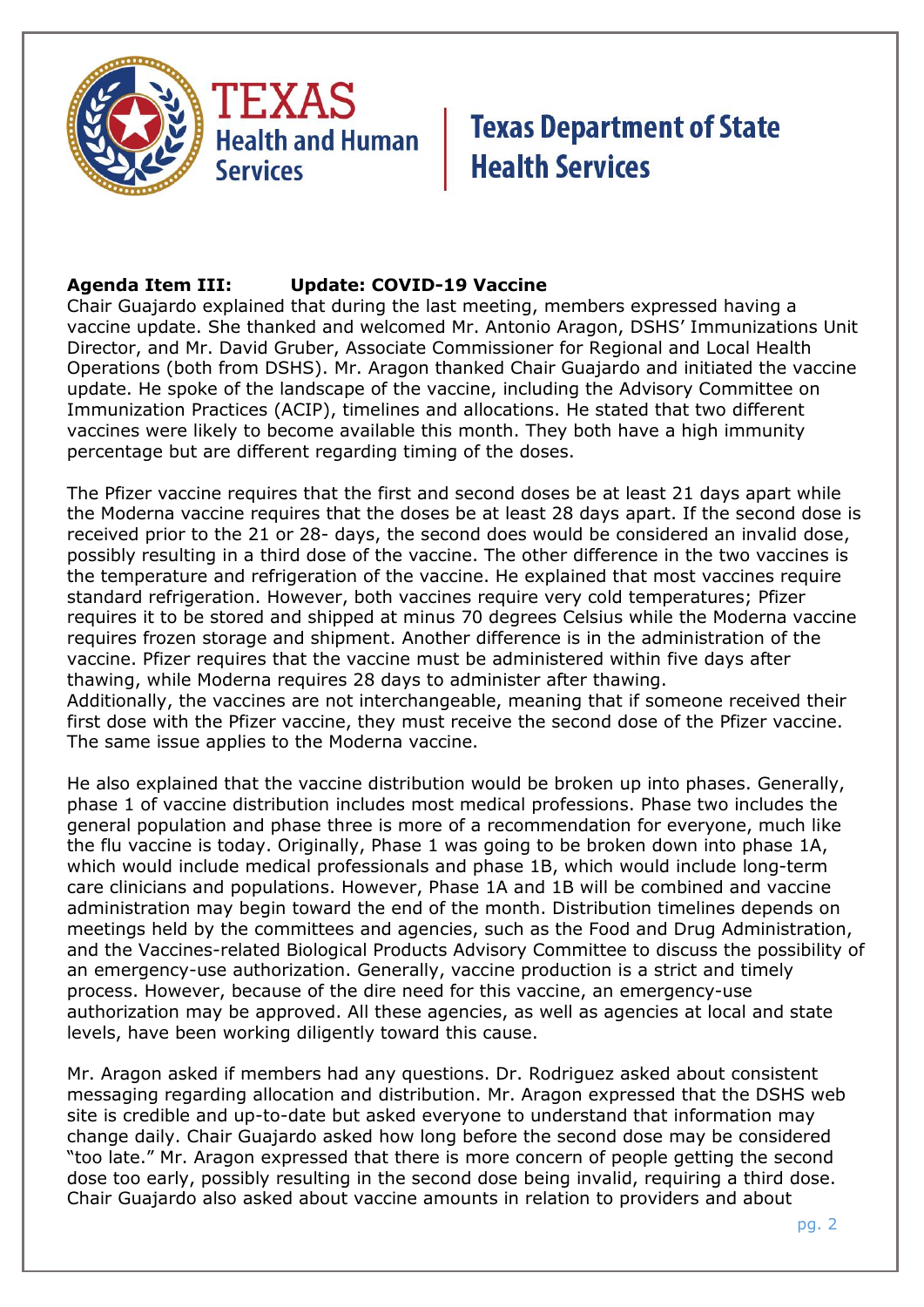

vulnerable populations and priority groups. Mr. Aragon thanked her for her question and explained that the answer was rather multi-factorial with many moving parts including distribution to non-traditional public and private providers, including pharmacies. Much collaboration at the local and state levels are needed to adjust to macro-planning, at state level and micro-planning at local levels. He also explained that Pfizer has a minimum dose order of 975 while Moderna has a minimum dose order of 100. He mentioned that there was hope for receiving the vaccine in the last month or two but was very excited about the vaccine being distributed very soon.

Chair Guajardo also asked about uninsured patients as well as winter Texans access to the vaccine. Mr. Aragon mentioned that DSHS is also working with federally qualified health clinics that also served those who are uninsured or underinsured. Mr. Chamberlain asked for clarification on the cost of the vaccine due to rumors of administration fees and if detention centers will be receiving the vaccine from local or federal resources. Mr. Aragon clarified that the vaccines will be free and that detention centers will receive allocation from federal entities.

Chair Guajardo asked if Mr. Gruber wanted to share any thoughts on the topic. Mr. Gruber stated that DSHS's role is to support local health departments to ensure resources are provided during vaccine distribution and administration. Chair Guajardo thanked both Mr. Aragon and Mr. Gruber. She mentioned that local health departments should be involved in the conversation about priority groups and expressed that local health departments are extremely eager to assist in any way possible.

**Agenda Item IV:** Finalize: Subcommittee top COVID-19 Response Recommendations

Chair Guajardo initiated the discussion by providing the list of previously presented recommendations. The discussion continued, and members decided to keep the recommendations letter to Dr. Hellerstedt brief with plans of expanding on other recommendations in the upcoming report. The following six recommendations will be included in the letter while the rest of the items will be addressed in the report in the coming months.

## **COVID-19 related Recommendations for the letter to Dr. Hellerstedt**

- Complete the border surveillance and laboratory capacity assessment and expand it to include capabilities for laboratories to report results and positivity rates directly to LHDs
- Establish and make available local laboratory and testing capabilities available to border public health departments that is regularly available and accessible, low to no cost to include university agreements and state labs
- Strengthen and support strategies improve coordination with Mexico via the Office of Border Public Health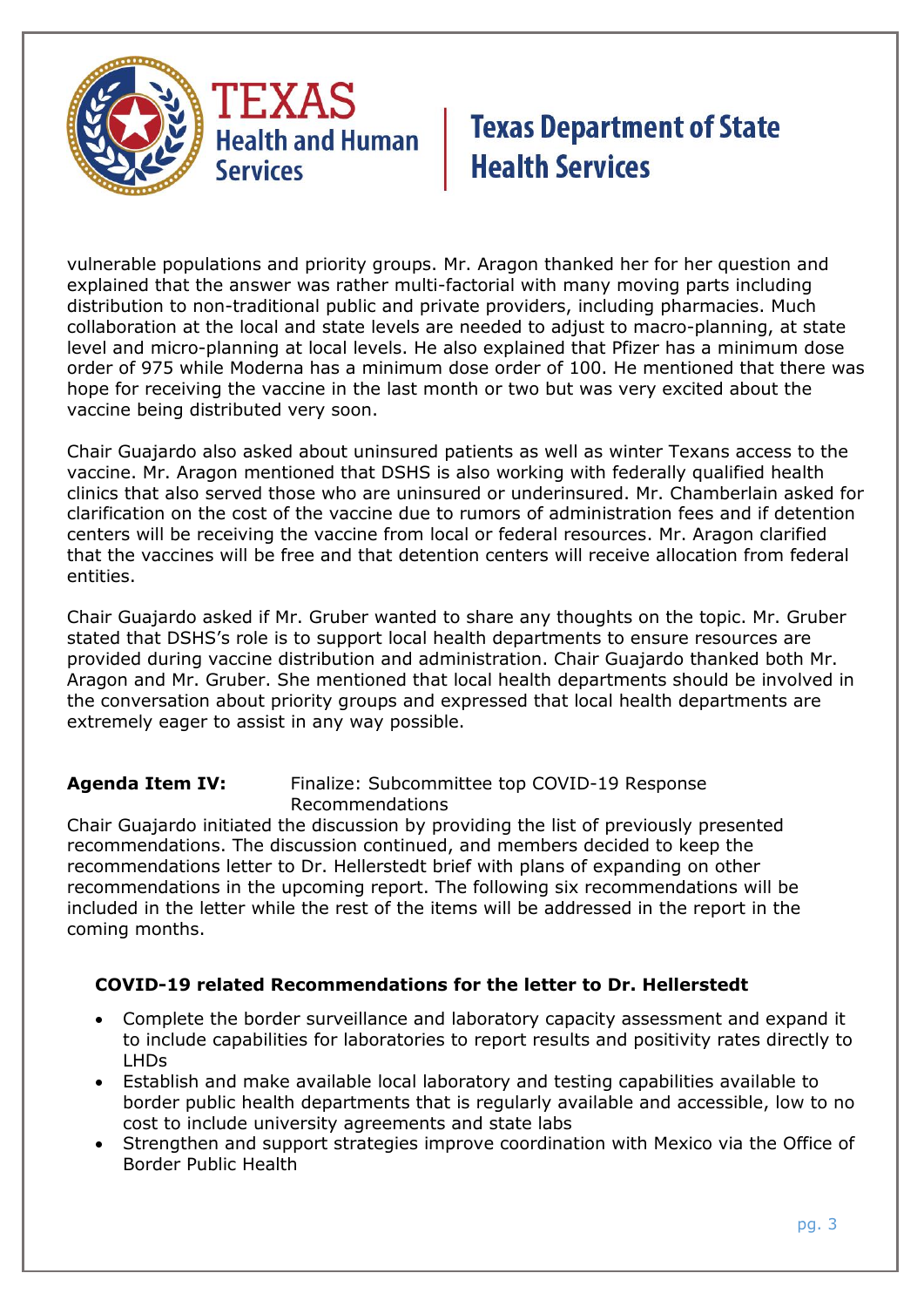

- Involve the School Health Advisory Council in the school response plans to communicable disease reporting/outbreaks, including COVID-19 …school ventilation, food/safety preparation and preventative measures
- Conduct a school survey on ventilation and A/C in coordination with TEA
- Add COVID-19 surveillance of premature births to the Birth Defects Program at DSHS.

## **Recommendations that will be covered in the mandated report** (November 1,

2020 Report that will be submitted later due to the COVID-19-related waiver)

Infrastructure:

- Require implementation of Health Information Exchange with free access for border public health and providers with potential to serve as a regionwide/statewide electronic medical record communication system
- Ensure funding to allow for permanent, full-time public health professionals (sanitarians, microbiologists, epidemiologists) for border public health departments
- Representation of TFBHO officials on task force/committees established by DSHS involving LHDs

Chronic Diseases:

- Establish early intervention components of children's obesity prevention and education
- Establish an educational component on pulmonary complications at advanced age

Maternal and Child Health:

- Add COVID-19 to the Adult Safety Net with the Texas Vaccines for Children Program
- Uphold vaccination requirements for school entry and add COVID-19 vaccine when available
- Support sharing medical knowledge and training of border health professionals in coordination with the Texas Medical Association and the Texas Border Health Caucus
- Establish and fund outreach to pregnant mothers that are more at risk of early delivery and complications due to COVID-19 infection

Communicable Diseases:

- Expand the OBPH Community Health Workers training curriculum and bilingual educational material for pandemic response, including mental health and COVID fatique
- Establish Border Public Health Multi-Disciplinary Response Team with trained and bilingual staff, including epidemiologists, sanitarians, nurses and contact tracers. *(currently at work)*
- Evaluate avenues to support hospitals, nursing homes and long term acute care centers in hiring temporary medical staff in the border region. *(currently at work)*

The penultimate bullet regarding ventilation in public schools was originally an Environmental Health recommendation but moved the COVID-19 recommendations.